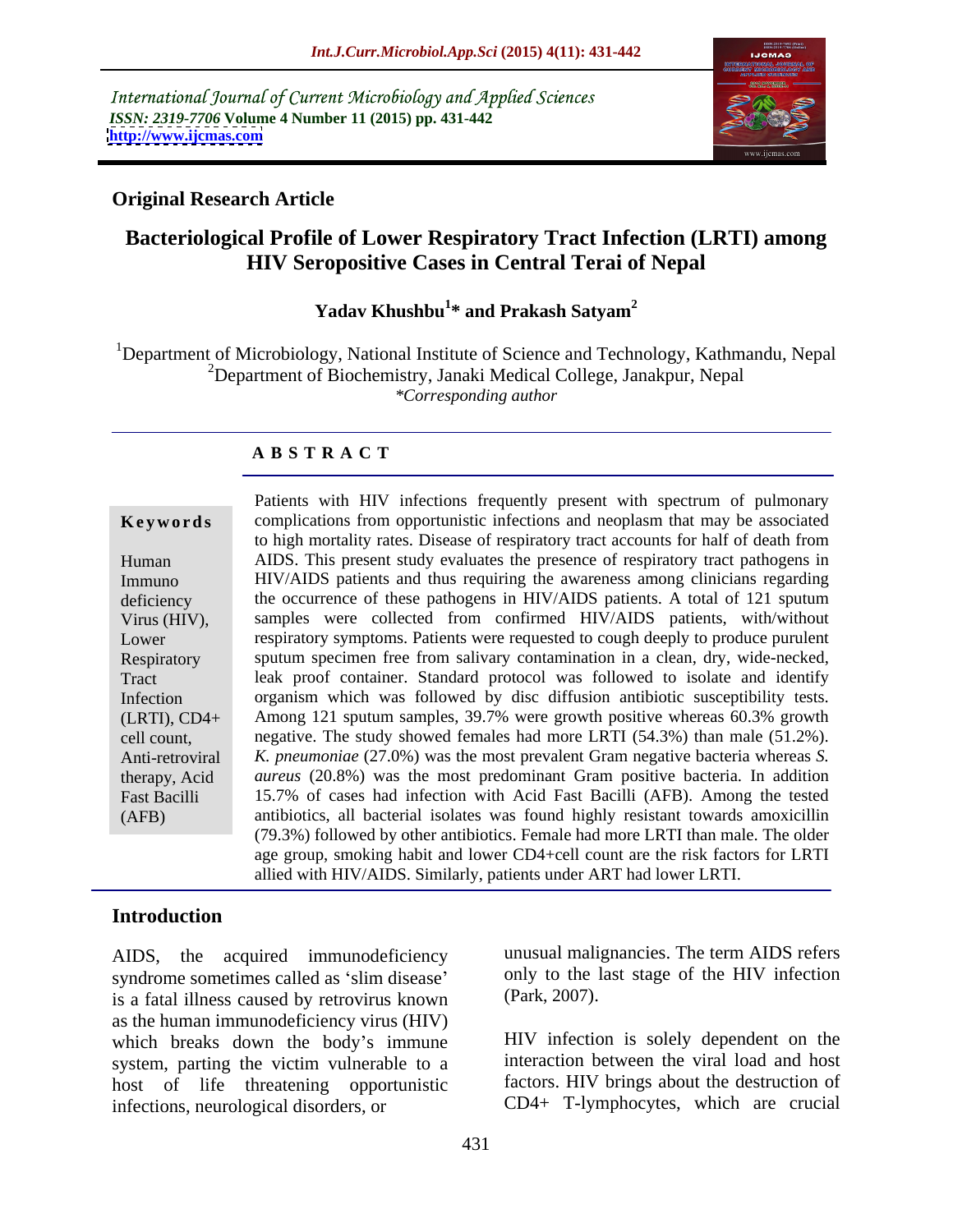cells in forming immune response to foreign *Streptococcus pneumoniae* is the commonest antigens and it is also the primary target cause of community-acquired pneumonia cells of HIV (Pattanapanyasat and Thakur, with the second most common being<br>2005; Paranjape, 2005). The progressive loss *Haemophilus influenzae* (Janoff *et al.*, 1992; of these lymphocytes ultimately results in Moreno *et al.,* 1991). In comparison, the loss of an ability to mount desirable nosocomial pneumonia occurs primarily in immune response to any pathogen patient with AIDS and is usually due to (Pattanapanyasat and Thakur, 2005) and death of the patients in the terminal stage of HIV *aeruginosa*, and other gram negative bacilli

one of the leading causes of the morbidity Mycobacterium tuberculosis (MTB) coand mortality in the world (Murray and Lopez, 1997). LRTI is not a single disease but a group of specific infection each with a pulmonary tuberculosis (lymphadenopathy, different epidemiology, pathogenesis, pericardial disease, pleural effusion, and clinical presentation and outcome. The meningitis) and military tuberculosis. Active etiology and symptomatology of respiratory tuberculosis accelerates the progress of HIV diseases vary with age, gender, season, the type of population at risk and other factors. These are frequently the first infection to with HIV/AIDS (Cheesebrough, 2009). The occur after birth and pneumonia is too often incidence of TB among person infected with the final illness to occur before death HIV is increased with CD4 lymphocytes (Dawadi *et al.,* 2005). count less than 200 per cubic millimeter.

Patients with HIV infections frequently complications from opportunistic infections subsetequencies, extern, and complications from opportunistic infections subsetequencies, pattern, and significant morbidity and mortality and are initial AIDS cases were associated with poor adherence, and substandard opportunistic infection such as PCP, the antimicrobial usage (Spector *et al.*, 1994). importance of bacterial infection, including bacterial pneumonia, was not recognized at Ever since its discovery, the HIV has

infection occurs (Paranjape, 2005). (Hirschtick *et al.*, 1995; Polsky *et al.*, 1986).<br>
Nosocomial infection has high fatality rates.<br>
Lower Respiratory Tract Infection (LRTI) is with the second most common being *Haemophilus influenzae* (Janoff *et al.,* 1992; *Staphylococcus aureus*, *Pseudomonas*  (Hirschtick *et al.,* 1995; Polsky *et al.,* 1986). Nosocomial infection has high fatality rates.

infection with HIV increases thirty times the risk of developing active tuberculosis, extra disease. HIV-related tuberculosis is the cause of one third or more of death in those

present with spectrum of pulmonary to many antibiotics continues to increase and neoplasm that may be associated to high distributions of resistant bacteria vary mortality rates. Disease of respiratory tract significantly with geographic regions and accounts for half of death from AIDS. often reflect the usage patterns of Bacterial pneumonia and AIDS can lead to antibiotics. Factor that increase in resourcesecond to *Pneumocystis carinii* pneumonia antibiotic consumption as well as under use (PCP) (Oreinstein *et al.,* 1985). Since the through lack of access, inadequate dosing, Resistance of numerous bacterial pathogens globally. Frequencies, pattern, and often reflect the usage patterns of poor and resource-rich nation include total poor adherence, and substandard

the beginning of the epidemic. However, emerged as a global disaster. People in studies have shown that bacterial infections productive age groups are predominantly occur more frequently than other affected by AIDS and hence in same opportunistic infection in patients with HIV countries the impact of AIDS has led to (Selwyn *et al.,* 1988; Wallace *et al.,* 1997). major decrease in Gross National Product antimicrobial usage (Spector *et al.*, 1994).<br>Ever since its discovery, the HIV has (GNP) (WHO, 2009). The progression and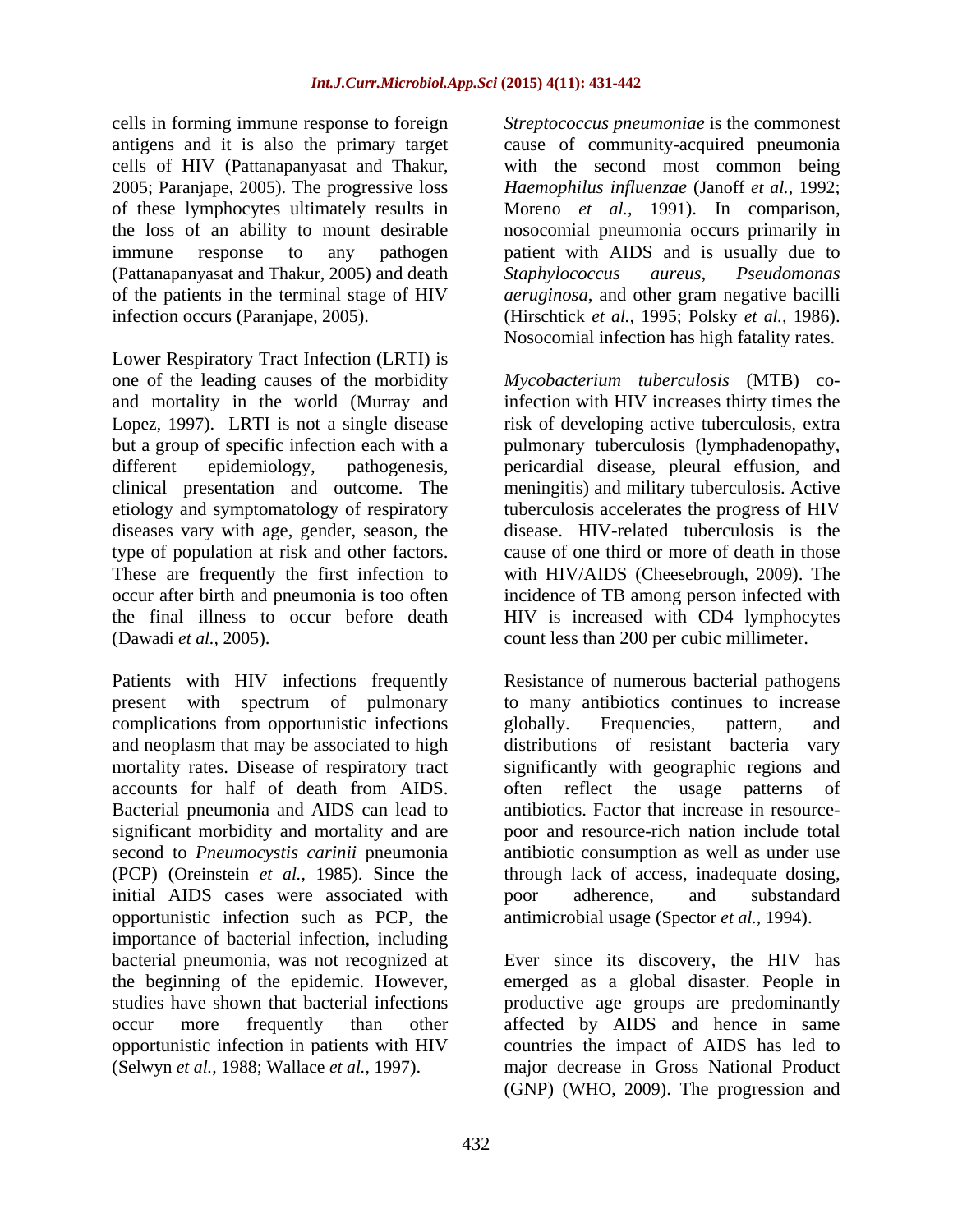outcome of HIV depends on the factors like confirmed HIV/AIDS, with/without baseline health, nutritional status, respiratory symptoms. environment, endemic disease and access to therapy. It is important to understand the All together 121 individuals were ready for presentation of HIV disease in the local context to minimize the HIV-related mortality (Kumarasamy *et al.*, 2005). The all the study population. Patient's type of pathogen responsible for name/code, age, sex, marital status, smoking Opportunistic Infections (OIs) varies from region to region. Therefore, identification of the specific pathogens is important for with them or their care takers, or from their management of such cases (Ayyagari *et al.,* 1999). On this perspective it seems important that the causative agent of the endogenous source should be evaluated i.e. their occurrence, prevalence and their responsiveness to the available antibiotics either symptomatic or carrier by using Patients were requested to cough deeply to enriched technique. produce purulent sputum specimen free

This present study evaluates the presence of wide-necked, leak proof container. Patients respiratory tract pathogens in HIV/AIDS were advised to collect 2ml of early morning patients and thus requiring the awareness sputum specimen. The purulent part of among clinicians regarding the occurrence sputum was then smeared and processed for of these pathogens in HIV/AIDS patients. The spectrum of bacterial infections and their respective antibiotic susceptibility regarding the empirical choice of antibiotics manufacturer company (Hi-media). A

The laboratory investigation of this study After that, colony morphology of was carried out at Clinical Pathology bredominant aerobic and facultatively study included the HIV/AIDS patients and Janaki Health Care and Research Center, Janakpur, Nepal. All the cases were

confirmed HIV/AIDS, with/without

voluntary participation in this study. Verbal as well as written consent were taken from all the study population. habit, CD4+ cell count and status of ART taken were recorded, either by interviewing with them or their care takers, or from their case files. All the information was filled in the questionnaire form. The data were analyzed using Chi-square test.

### **Specimen collection and processing**

from salivary contamination in a clean, dry, Grams and Ziehl-Neelsen staining technique for Direct Microscopic examination.

pattern would be important inference Media were prepared as instructed by the in the management of LRTI among the sterilized loopful of specimen was streaked study population in areas with a high into Blood agar, Mac Conkey agar and prevalence of HIV infection. Chocolate agar. Blood agar and Chocolate **Materials and Methods** a candle jar. MacConkey agar was Department, Janaki Medical College and anaerobic bacteria was reported. This was Teaching Hospital (JMCTH) Janakpurdham, followed by Gram's staining and appropriate Nepal from April 2014 to July 2015. This biochemical tests were performed according attending to Janaki Medical College, Identification of significant isolates was Janakpur, Janakpur Zonal Hospital, done by using standard microbiological Janakpur, Janakpur City hospital, Janakpur techniques as described in the Bergy s manufacturer company (Hi-media). A agar were incubated at 37ºC for 24 hours in aerobically incubated at 37ºC for 24 hours. After that, colony morphology of predominant aerobic and facultatively to Gram's staining results for identification. manual.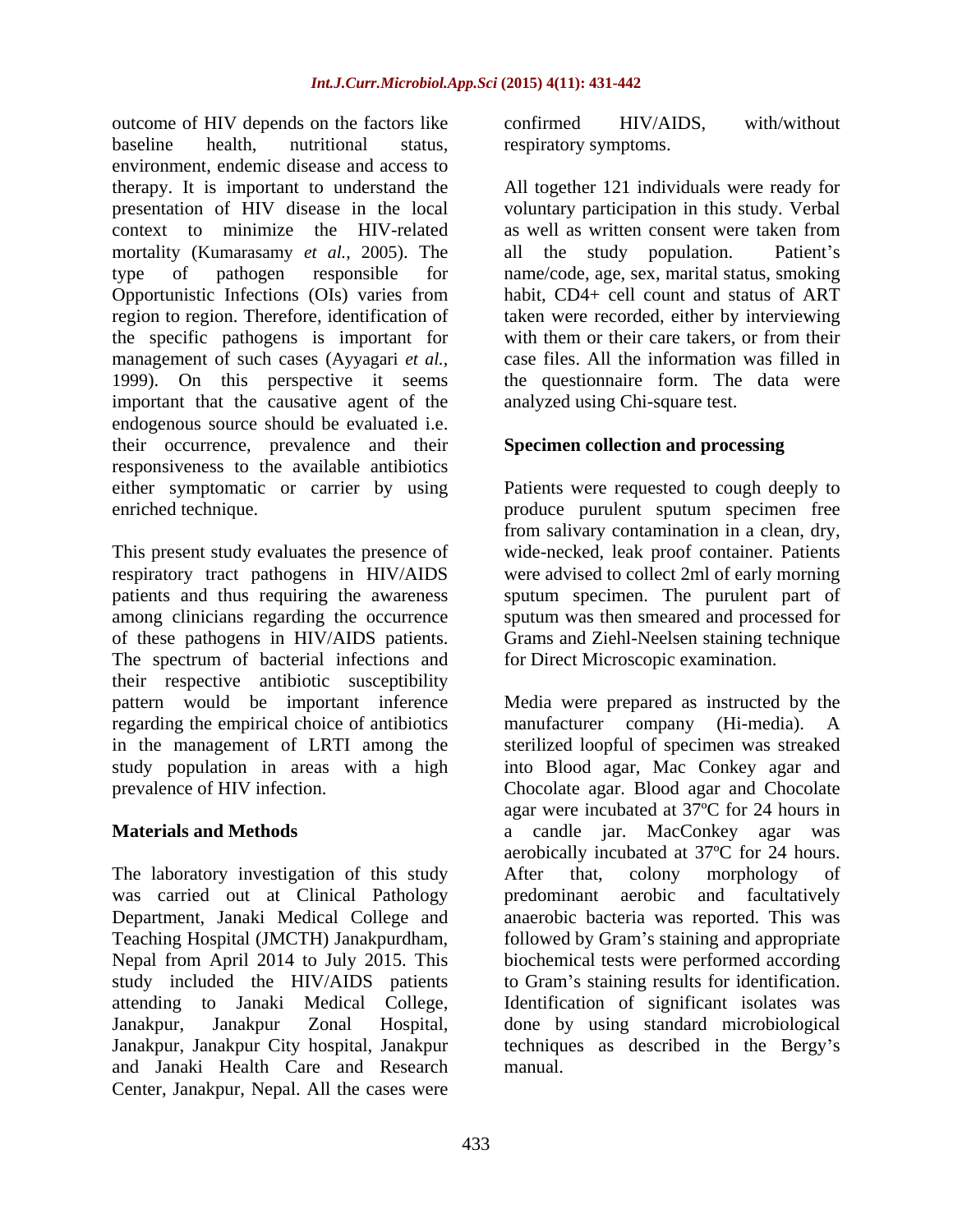Antibiotic sensitivity test for the isolated followed by age group above or equal to 45, organism were done by using Kirby Bauer 9 (14.3%), and age group below 15, 0 (0%) Disc Diffusion Method. Bacterial inoculums were prepared by suspending the freshly grown bacteria in 25 ml sterile Nutrient broth and compared with turbidity equivalent to 0.5 Mc Farland standard and was streaked on entire Muller-Hinton agar plate for those organism that were not fastidious, for fastidious organisms like *Haemophilus* spp it was streaked onto chocolate agar and for *Streptococcus* spp it *pneumoniae* was most frequently was streaked onto blood agar. Six antibiotic encountered at 27.0%, followed by discs were placed around the outer edge of the plate and incubated overnight at 37ºC. Diameter of zone of inhibition was *Klebsiella oxytoca*, *P. aeruginosa*, 4.2% measured and CLSI zone diameter criterion each, *Enterobacter* spp 2.1% and was used to interpret the level of susceptibility to each antibiotic.

The study was conducted among 121 HIV/AIDS patients. Among all patients, only 48 (39.7%) were culture positive whereas the remaining 73 (60.3%) were

Among all cases, culture positive rate was whom 75% were male and 25% were female.<br>
found to be slightly higher in female Additionally, among 49 non-smokers, found to be slightly higher in female Additionally, among 49 non-smokers, (42.9%) than in males (38.3%). This was 25.4% had LRTI, among them 50% were  $(42.9%)$  than in males  $(38.3%)$ . This was  $25.4%$  had LRTI, among them 50% were found to be statistically insignificant male and 50% were female. The data was found to be statistically insignificant (P=0.65). Similarly, AFB positive rate in female (17.1%) was also found to be higher than in males (15.1%). This was too statistically insignificant (P=0.78) as shown Among different CD4 cell count categories, in table 1. rate of LRTI was found significantly higher

Among age groups, higher prevalence rate of LRTI was observed in age group greater range categories (53.1%) and those within than or equal to 45 years (75.0%) followed range above 500 (18.7%). This result was by 15 45 years (51.4%). The occurrence of found to be statistically significant (P=0.00) LRTI rate among age group below 15 years was found to be 0 (0%). This was found to be statistically significant (P=0.02). Of total cases, 67 cases (55.4%) were under However, higher prevalence was found in ART whereas 54 cases (44.6%) were not

as shown in table 2.

### **Pattern of total microbial isolates**

**Results and Discussion** bacteria. Among 4 polymicrobial infection Altogether 9 different types of bacterial isolates were isolated. Of the total 48 isolates, 19 (39.6%) were Gram positive bacteria and 29 (60.4%) were Gram negative bacteria. Of all the isolates *Klebsiella pneumoniae* was most frequently encountered at 27.0%, followed by *Staphylococcus aureus* 20.8%, *S. pneumonia* 18.8%, *E. coli* 8.3%, *H. influenzae*, each, *Enterobacter* spp 2.1% and unidentified gram negative bacteria 10.4%. Among 63 positive cases, 4 AFB positive sputum specimens showed growth of other case, AFB was associated with 4 different types of bacteria.

culture negative as shown in figure 1. 22.2% were female. Similarly, among 34 Among 38 current smokers, 42.9% had a LRTI, among whom 77.8% were male and previous smokers, 31.7% had LRTI, among whom 75% were male and 25% were female. Additionally, among 49 non-smokers, 25.4% had LRTI, among them 50% were male and 50% were female. The data was found to be statistically significant  $(P=0.01)$ as shown in table 3).

> among cases having CD4 cell below 200 (63. 4%), followed by those within 200-500 as shown in table 4.

15 45 years age group, 54 (85.7%), under ART. Prevalence of LRTI was higher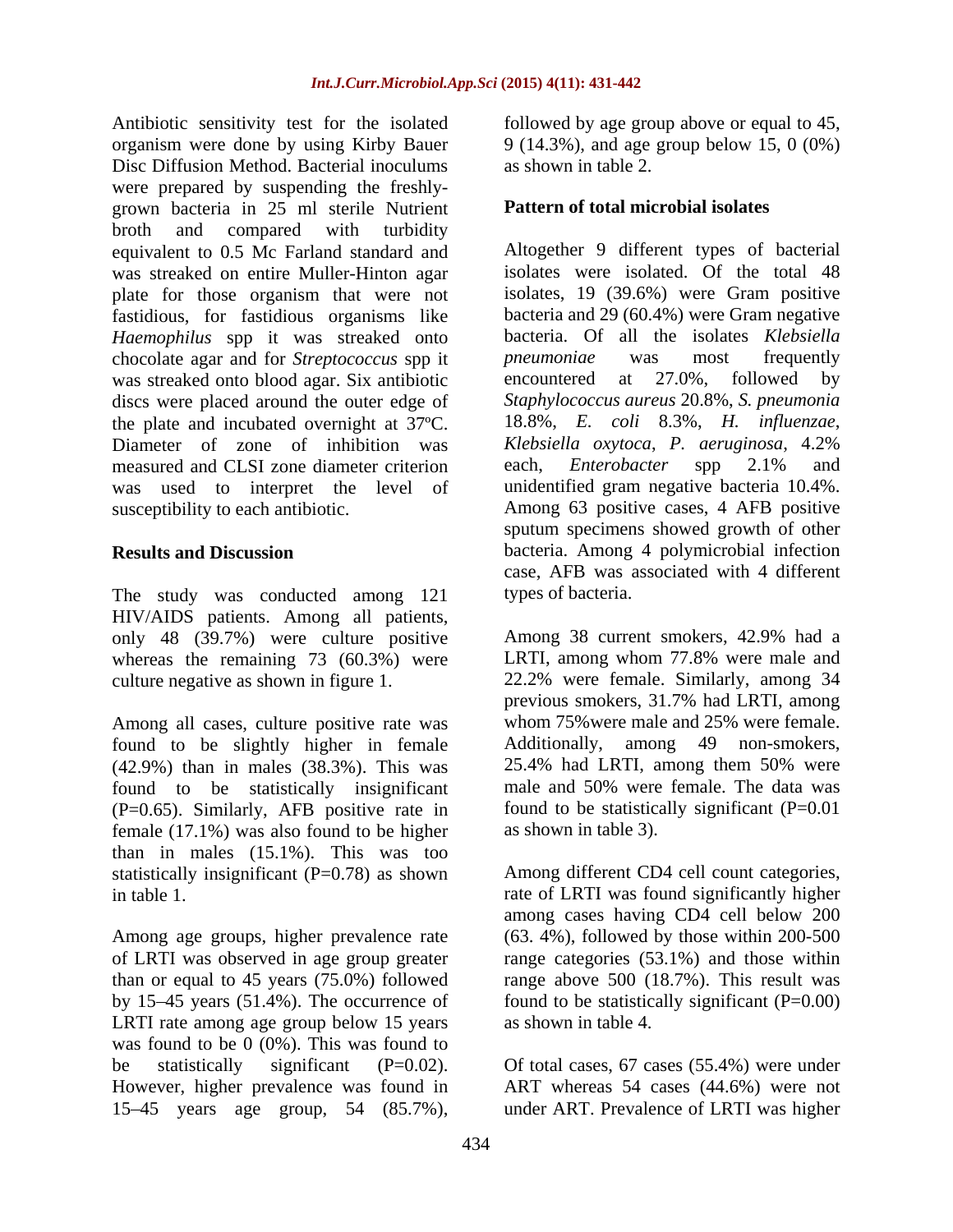compared those under ART (41.8%). This

followed by amoxicllin (47.4%), in which 37.5 % of bacterial isolates were chloramphenicol (42.1%), ciprofloxacin Gram-positive and 62.5% of isolates were (36.8%), oxacillin (36.8%) and azithromycin (31.6%). Similarly, Gram-negative bacteria

slightly higher than in males  $(51.2\%)$ . found  $32.26\%$  cases of K, *pneumoniae*, Similarly, culture positive rate in female 25.81% of S. pneumoniae and 12.90% of S. not hold jobs, with major exposure to dusts prevalent (38% and 16.7% respectively)

i.e. below 15 years and 15–45 years. The pneumococcal infection is common in patients over the age of 55, who also have an increasing incidence of LRTI as they get In a French clinical epidemiology database,

The present study shows greater numbers of confirmed pneumonias respectively.

among cases not under ART (64.8%) isolates were Gram negative bacteria of was found to be statistically significant positive bacteria in lower respiratory tract (P=0.01) as shown in table 5. infection was 39.6%. The rate of Gram Among the antibiotics used, Gram positive bacterial infection was found higher. Similar bacteria were found to be most resistant to type of results was obtained in a study co-trimoxazole and penicillin, 68.4% each, conducted by Rasheed and Thajuddin (2011) 60.4% whereas the contribution of Gram negative bacterial infection to Gram positive in which 37.5 % of bacterial isolates were Gram-positive and 62.5% of isolates were Gram-negative.

were found to be most resistant to In our study out of all the pathogens amoxicillin (79.3%), followed by co-isolated, *K pneumoniae* was the most trimoxazole (62.1%), ciprofloxacin (55.2%), common 13 (27.0%). This was followed by ceftriaxone (51.7%), azithromycin (48.3%), *S. aureus* in 10 (20.8%) and *S. pneumoniae* ofloxacin (51.7%) and gentamycin (62.1%) in 9 (18.8%). The rest were followed by *E.*  as shown in table 6. *coli* 4 (8.3%), *H. influenzae* 2 (4.2%), The present study showed the rate of *oxytoca* 2 (4.2%), *Enterobacter* spp 1 occurrence of lower respiratory tract (2.1%) and unidentified gram negative infection in female (54.3%) was found to be bacteria 5 (10.4%). Sailaja *et al.* (2004), (42.9%) was also found to be higher than *aureus*. Similarly, in a study conducted by male (38.3%). Prescott *et al.* (1999) [18] Okesola and Ige (2008), *Klebsiella* spp and reported that although women generally do *Pseudomonas aeruginosa* were the most and fumes that potentially cause respiratory among the Gram-negative pathogens. *S.*  disease. *pneumoniae* was the most prevalent among In our study, occurrence of LRTI was followed by *S. pyogenes* (3.3%) and *S.*  observed relatively higher in elderly *aureus* (2.7%). All these findings were in population (45 years and above) of 75.0% of accord with our study. *K. pneumoniae* is the total elderly cases than younger age groups major gram negative isolates in our study. *K.*  higher incidence of LRTI in elderly can be population. However, pneumonia due to *K.*  attributed to weakening of immune system *pneumoniae* is classically thought of as with age which renders them vulnerable to community acquired and occurring in infection. In a study conducted by elderly and debilitated population with MacFarlane *et al.* (1993), confirmed that underlying alcoholism, chronic lung disease *Pseudomonas* spp 2 (4.2%), *Klebsiella*  found 32.26% cases of *K. pneumoniae*, 25.81% of *S. pneumoniae* and 12.90% of *S.*  prevalent (38% and 16.7% respectively) the Gram-positive organisms (14%) *pneumoniae* causes disease in normal or diabetes.

older. *S. pneumoniae* and *H. influenzae* were the cause of 52% and 16% of bacteriologically confirmed pneumonias respectively.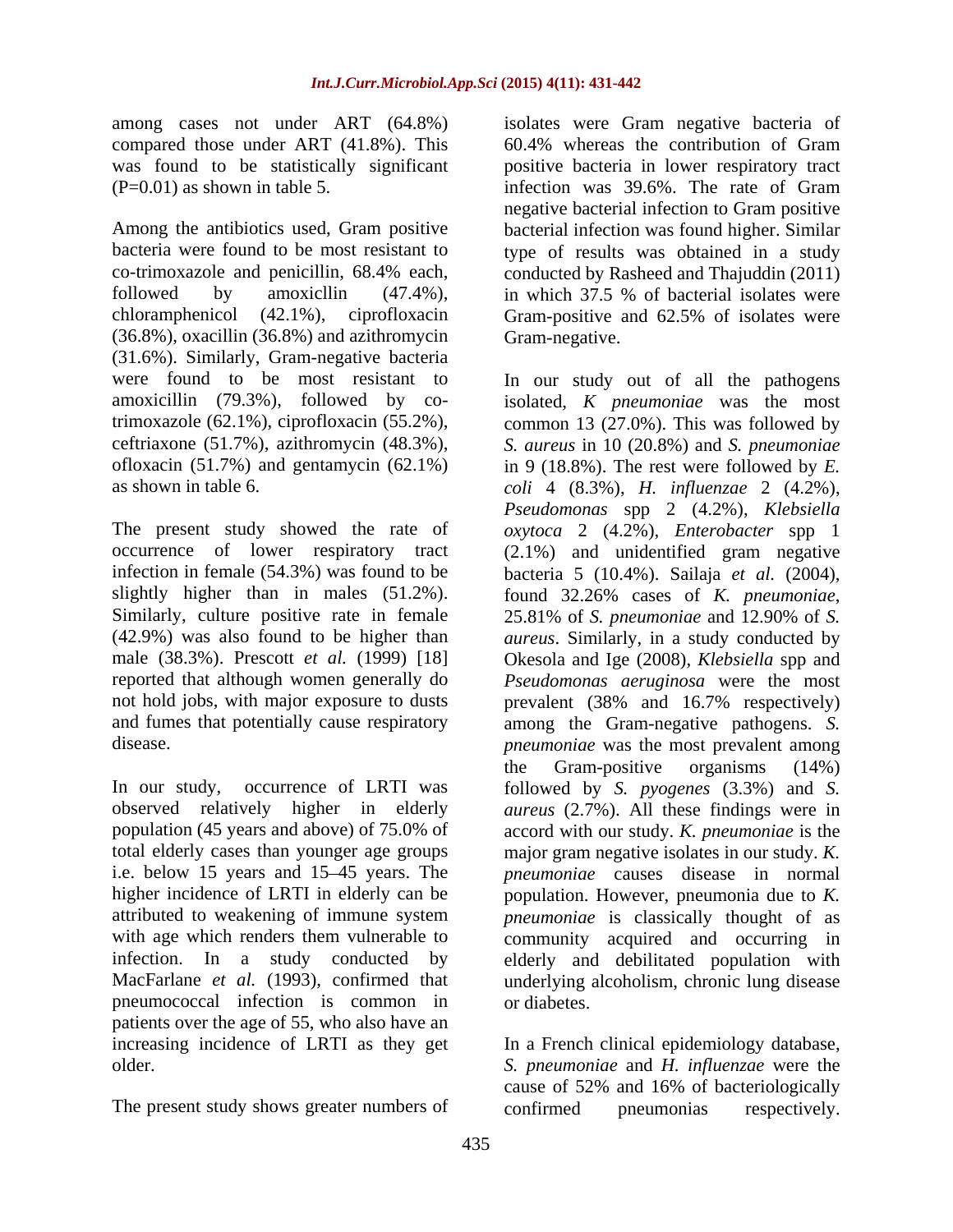Bacterial pneumonia due to *H. influenzae pneumoniae* and was particularly observed 9.68% of the isolates were *P. aeruginosa.*Immunosuppressed hosts, including *al.,* 2001).

polymicrobial infections mostly have been (Mayaud et al., 2002). found in HIV infected patients by various studies indicates the severity of the infection The increasing rate of human *al.,* 2001; Eza *et al.,* 2006).

In the present study, 42.9% had a LRTI prevalence has remained stable, TB of the most important risk factors bronchitis and chronic obstructive lung abuse is rampant (Swaminathan and heating combine to produce high rates of PTB cases. PTB was confirmed with

among cases with CD4 T-lymphocyte count (Boyton, 2005). This suggest that incidence

occurred less frequently than that due to *S.*  CD4 T-lymphocyte count and increased risk in patients with <100 CD4 T-lymphocyte European studies (Boschini *et al.,* 1996; count per cubic millimeter (Cordero *et al.,* Tumbarello *et al.,* 1998). This data is in 2000). *P. aeruginosa* infection in patients accord with our result. The most important with HIV is often community acquired and risk factor for bacterial pneumonia is the is associated with substantial mortility. In a degree of immunosuppression, as reflected study carried by Sailaja *et al.* (2004) found by the CD4+ T-lymphocyte count (Mayaud of bacterial pneumonia has been found in *et al.,* 2002).

neutropenic patients and HIV-infected In ourstudy, LRTI was found distinctively individuals, especially those with low CD4 higher in cases not receiving ART (64.8%), cell counts, are at particular risk (Manfredi *et*  than those receiving ART (41.8)%. The The present study also reported that 3.3% bacterial pneumonia remains (Mayaud *et al.,* patients had polymicrobial bacterial etiology 2002). Thus, pneumococcal vaccination was also associated with HIV cases. Okesola might be given to the patient on highly and Ige (2008), found 4.7 % of active antiretroviral therapy with a CD4 cell polymicrobial bacterial etiology. Pulmonary count reaching 200 cells per millimeter incidence of opportunistic LRTI is decreased during the current era of HAART, (Mayaud *et al.,* 2002).

in the HIV positive patients (Yoshimine *et* immunodeficiency virus (HIV) infection in among 38 current smokers and 31.7% had incidence continues to rise, especially in LRTI among 34 previous smokers. In Nepal, countries most severely affected by HIV tobacco smoking has been identified as one epidemics as well as those facing political contributing to a high prevalence of chronic unemployment and where intravenous drug disease. In addition, a higher prevalence of Narendran, 2008). In this study, among 121 tobacco use and wide spread use of HIV/AIDS, 19 (15.7%) were found to be unventilated indoor fires for cooking and infected with PTB and 5 (4.1%) were extra lung diseases in Nepal (Pande *et al.*, 2001).<br>
In our study LRTI was observed of reports available, pulmonary tuberculosis significantly higher among cases with CD4 is reported more than any other clinical T-lymphocyte count less than 200 per cubic forms in HIV/AIDS patients. HIV infection millimeter (63.4%), followed by 200-500 remains, in global terms, the largest risk range groups (53.1%). It was found lowest factor for the development of tuberculosis Backetal personnel due to  $R = 10$ ,  $R = 10$  per cubic millimeter (18.7%). A similar relationship between a decreased of the millimeter (18.7%). A similar relationship between a similar periodic millimeter (18.7%). A simila The increasing rate of human many countries has an impact on tuberculosis (TB) epidemiology. While TB prevalence has remained stable, turmoil, migration, poverty and abuse is rampant (Swaminathan PTB cases. PTB was confirmed with sputum microscopy and extra PTB with clinical findings. Among the large numbers of reports available, pulmonary tuberculosis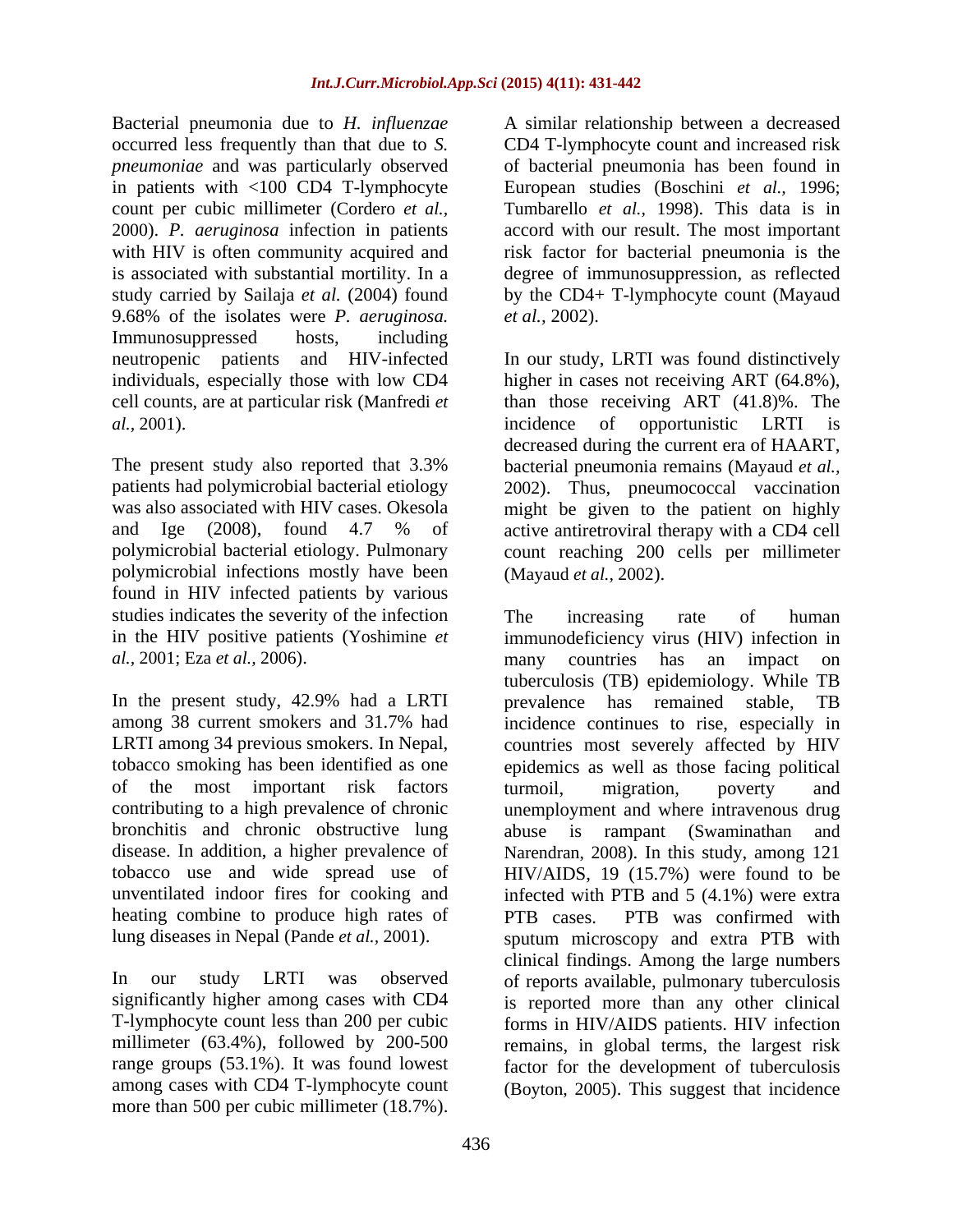of TB is rapidly increasing among

In our study, *Pseudomonas* spp was the most resistant whereas *H. influenzae* was found to be the sensitive to nearly all of the difference in antibiotic resistance pattern antibiotics used, followed by *S. pneumonia* may be due to variations in the antibiotic and *S. aureus. Pseudomonas* has been prescribing habits in different geographical reported to develop resistance during prolonged therapy with all antibiotics. Majority of isolates were susceptible to For most non susceptible strains, cefuroxime ceftriaxone whereas *H. influenzae* showed or cefotaxime or ceftriaxone is somewhat 100% resistance followed by *E. coli* (75%) followed unidentified gram-negative penicillin, although a high dose of bacteria (60.0%). *K. pneumonia*, the most amoxicillin is the preferred treatment for prevalent isolate, showed high resistance to  $\qquad \qquad$  pneumonia in outpatients. The addition of  $\beta$ most of the antibiotics except ceftriaxone lactamase inhibitor conveys no advantage,

increasing globally, although patterns and degree of resistance vary by geographic

HIV/AIDS patients in Nepal indicating the Kaplan, 2004). The resistance to Amoxicillin threat of transmission to whole population. in *S. pneumoniae* (33.3%) observed in this region (Jacobs, 2003; Jacobs *et al.,* 2003; study is not as high as that observed in other countries such as in South Africa (Nascimento-Carvalho, 2001). This regions (Okesola and Ige, 2008).

and azithromycin. since the mechanism of resistance in this The emergence of strains of *S. pneumonia* Vancomycin is rarely needed to treat that are resistant to penicillin is of great pneumococcal pneumonia, even in severe concern. Antimicrobial resistance is more effective than either ampicillin or organism does not involve this enzyme. cases (McIntosh, 2002).

| Table.1 Sputum culture po<br>e positivity | <i>l</i> among genders<br>$\circ$ |  |  |
|-------------------------------------------|-----------------------------------|--|--|
|                                           |                                   |  |  |

| <b>Sex</b>   | <b>CONTRACTOR</b><br>- 1 Ota         | Culture positive (%) Statistics |          | AFB $(% )$             | <b>Statistics</b> |
|--------------|--------------------------------------|---------------------------------|----------|------------------------|-------------------|
| Male         | 86                                   | 33 (38.3%)                      |          | $13(15.1\%)$           |                   |
| Female       | $\sim$ $\sim$<br>$\rightarrow$<br>ັບ | 15 $(42.9\%)$                   |          | $6(17.1\%)$            |                   |
| <b>Total</b> | 131<br>┸▅┱                           | 48 (39.6%)                      | $P=0.65$ | 19(15.7%<br>$\sim$ 1 1 | $P=0.78$          |

| Age (Yrs)                    | Cases involved | Total Positive cases | Total %      | <b>Statistics</b> |
|------------------------------|----------------|----------------------|--------------|-------------------|
| $\geq$ 15<br>$\sim$ 1 $\sim$ | $(3.3\%)$      | (0%                  |              |                   |
| $15-45$                      | 105 (86.8%)    | 54 (51.4%)           | 85.7         |                   |
| $\geq$ 45                    | $12(9.9\%)$    | 9 (75.0%)            | 14.3         |                   |
| <b>Total</b>                 | $121(100\%)$   | 63 $(52.0\%)$        | <b>100.0</b> | $P=0.025$         |

**Table.2** Agewise distribution of LRTI among patients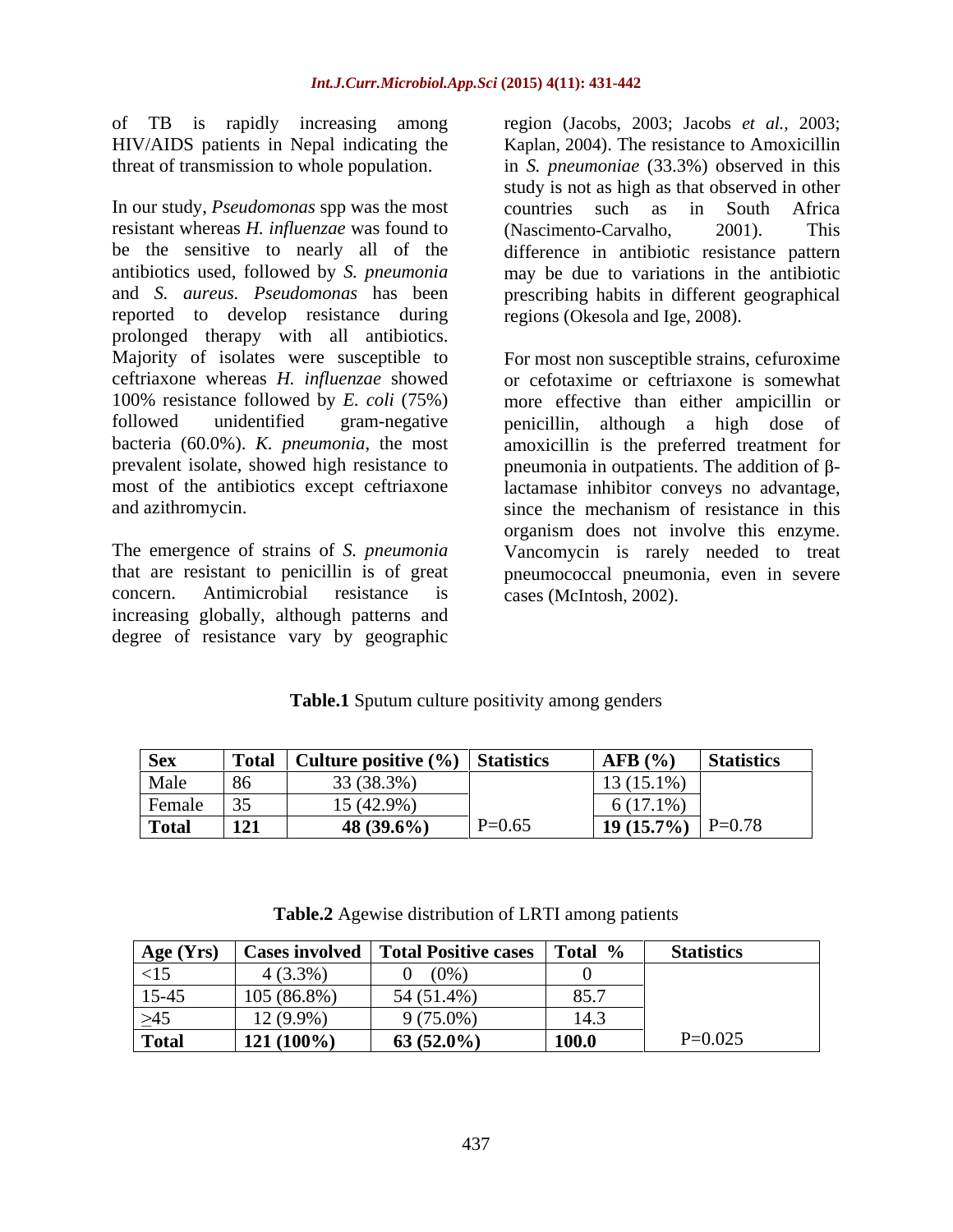### *Int.J.Curr.Microbiol.App.Sci* **(2015) 4(11): 431-442**

| <b>Smoking</b> |             | <b>Cases involved</b> |              | <b>Positive cases</b> |                     |            | <b>Statistics</b> |
|----------------|-------------|-----------------------|--------------|-----------------------|---------------------|------------|-------------------|
| habit          | <b>Male</b> | Female                | <b>Total</b> | <b>Male</b>           | Female              | Total      |                   |
| Current        |             |                       |              |                       |                     |            |                   |
| smokers        | $(76.3\%)$  | $(23.7\%)$            | $(31.4\%)$   | $(77.8\%)$            | $(22.2\%)$          | $(42.9\%)$ |                   |
| Previous       | 26          |                       | 34           |                       |                     |            |                   |
| smokers        | $(76.5\%)$  | (23.5%                | $(28.1\%)$   | $(75.0\%)$            | $(25.0\%)$          | (31.7%)    |                   |
| Non-           |             | 18                    |              |                       |                     |            |                   |
| smokers        | $(63.3\%)$  | (36.7%                | $(40.5\%)$   | $(50.0\%$             | $(50.0\%)$          | $(25.4\%)$ |                   |
| Total          | 86          | 35                    | 121          |                       | -19                 | 63         | $P=0.01$          |
|                | $(71.0\%)$  | $(29.0\%)$            | $(100\%)$    |                       | $(69.8\%) (30.2\%)$ | $(100\%)$  |                   |

### **Table.3** Distribution of pathogens in smoking habit

**Table.4** Distribution of LRTI by CD4 cell count

| $CD4$ cell count/ $\mu$ l | <b>Cases involved</b> | <b>Positive cases</b> | <b>Statistics</b> |
|---------------------------|-----------------------|-----------------------|-------------------|
| $>500$                    | $16(13.2\%)$          | 3(18.7%)              |                   |
| 200-500                   | 64 (52.9%)            | $34(53.1\%)$          |                   |
| $\leq$ 200                | 41 (33.9%)            | $26(63.4\%)$          |                   |
| <b>Total</b>              | $121(100\%)$          | $63(52.0\%)$          | $P=0.00$          |

**Table.5** Distribution of LRTI by Antiretroviral therapy (ART) status

| <b>ART</b> status | <b>Cases involved</b> |           | <b>Positive cases</b> | <b>Statistics</b> |
|-------------------|-----------------------|-----------|-----------------------|-------------------|
| <b>ART</b> taken  | $(55.4\%)$<br>-67     |           | $(41.8\%)$<br>28      |                   |
| ART not-taken     | 154<br>$(44.6\%)$     |           | 35 (64.8%)            | $P=0.01$          |
| <b>Total</b>      | <b>121</b>            | $(100\%)$ | $(52.0\%)$<br>63      |                   |

**Table.6** Antibiotic resistance percentage pattern of all bacterial isolates

| <b>Bacterial isolates Pen</b>          |      | $\log a$ | Amox | $ $ Cip | Cot      | Chlo | Azi                   | <b>Cef</b>  | <b>Ofl</b>    | Gen   |
|----------------------------------------|------|----------|------|---------|----------|------|-----------------------|-------------|---------------|-------|
| S. aureus                              | 70.0 | 30.0     | 60.0 | 50.0    | 70.0     | 30.0 | 30.0                  |             |               |       |
| S. pneumoniae                          | 66.7 | 40.0     | 33.3 | 22.2    | 66.7     | 55.5 | $\cap$ $\cap$<br>33.3 |             |               |       |
| <b>Total</b>                           | 68.4 | 36.8     | 47.4 | 36.8    | 68.4     | 42.1 | <b>31.6</b>           | - 1         |               |       |
| K. pneumoniae                          |      |          | 69.2 | 53.8    | 69.2     |      | 38.5                  | 30.8        | 53.8          | 61.5  |
| E. coli                                |      |          | 100  | 75.0    | 75.0     |      | 75.0                  | 75.0        | 50.0          | 75.0  |
| H. influenzae                          |      |          | 0.0  | $0.0\,$ | 50.0     |      | 0.0                   |             | $0.0\,$       | 0.0   |
| <b>Pseudomonas spp</b> $\vert 0 \vert$ |      |          | 100  | 50.0    | 100      |      | 100                   | 50.0        | 50.0          | 100.0 |
| K. oxytoca                             |      |          | 100  | $0.0\,$ | 100      |      | 50.0                  | 50.0        | 50.0          | 50.0  |
| <b>Enterobacter spp</b>                |      |          | 100  | 100     | $0.0\,$  |      | 0.0                   | 0.0         | 1000<br>TUU.U | 100.0 |
| Other GNB                              |      |          | 100  | 80.0    | $20.0$ ( |      |                       | 60.0   60.0 | 60.0          | 60.0  |
| <b>Total</b>                           |      | -0       | 79.3 | 55.2    | 62.1     |      |                       | 48.3 48.3   | 51.7          | 62.1  |

Pen Penicillin, Oxa-Oxacillin, Amox-Amoxcillin, Cip-Ciprofloxacin, Cot-Cotrimoxazole, Chlo-Chloramphenicol, Azi-Azithromycin, Cef-Ceftriaxone, Ofl- Ofloxacin, Gen-Gentamycin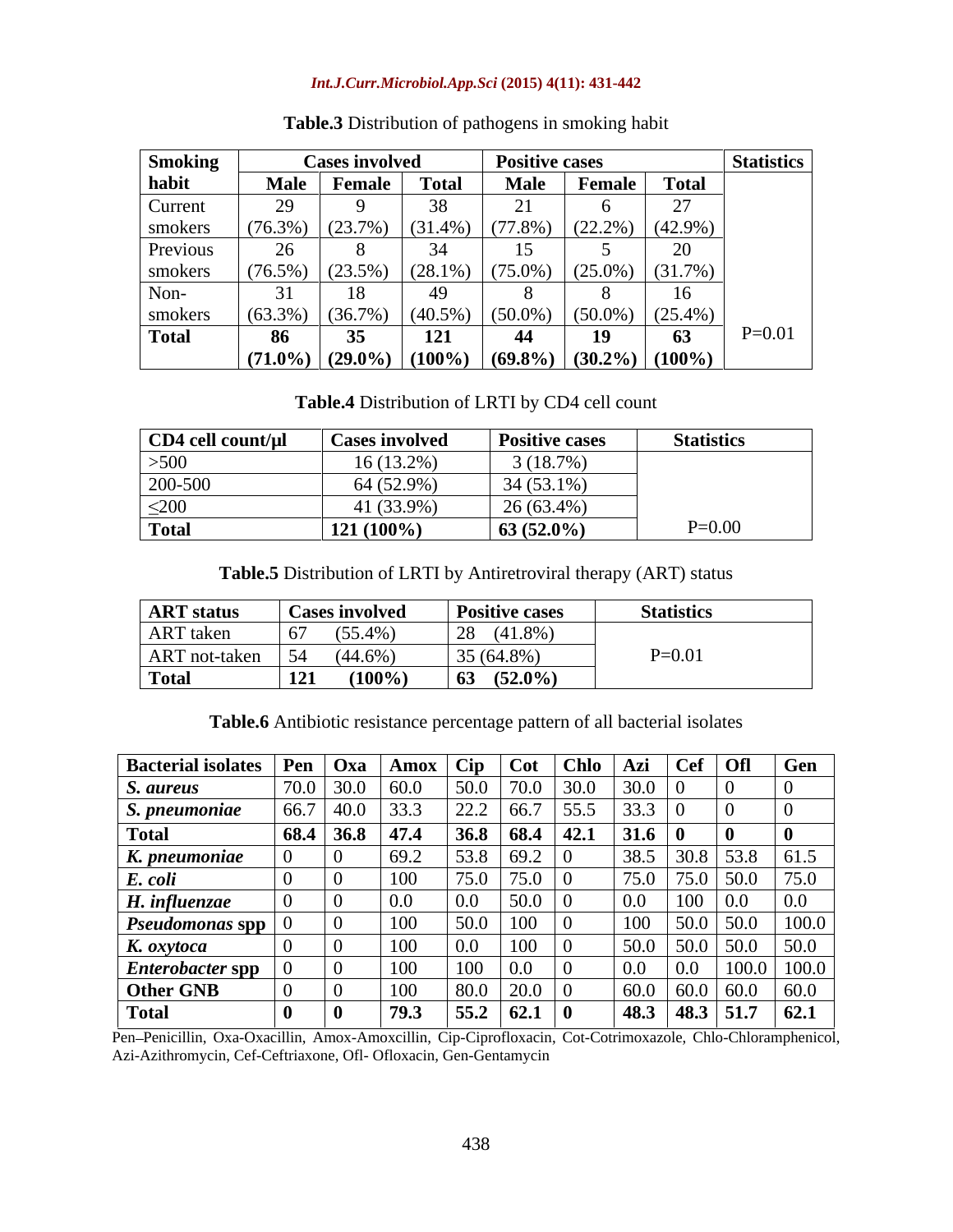

**Figure.1** Microbial culture status among study population

The key factor influencing the emergence of resistant pneumococci is unnecessary may be due to the indiscriminate and antibiotic use for viral respiratory infections inappropriate use of antibiotics that is in humans. It is also due to overuse of rampant in Nepal. Hence, it is important to antibiotics in humans. In some developing periodically monitor the antibiotic resistance countries antibiotics are available without prescription and this potentially facilitates<br>overuse, although the expenses of antibiotics settings. Use of closely related drugs for other condition also plays a role in the and suboptimal regimen may also play a role regimens increase the opportunity for acquisition and/or amplification of resistant

After the discovery and unlimited use of emphasizes the need of a gender based study penicillin for Staphylococcal infection, in finding TB cases among the study resistance emerged and rapidly spread possibly due to penicillinase enzyme. Today almost 90% of *S. aureus* are resistant to penicillin. Simultaneously methicillin resistant *S. aureus* (MRSA) were also Authors are thankful to Head of Clinical discovered. MRSA infection in both the Pathology Department, JMCTH for their hospital and community setting are generous support and creating a helpful commonly treated with non  $\beta$ -lactamase antibiotics such as clindamycin and cotimoxazole. In the present study, a Janakpur for the completion of this research substantial resistance was observed to a

number of commonly used antibiotics. This pattern in different regions.

overuse, although the expenses of antibiotics In conclusion, the present study indicated often deter indiscriminate use in these that there have not been any significant spread of resistance (Schrag *et al.*, 2001). Count below 200 per µl has remained as the Other factors such as reduced drug quality major risk factors. Similarly, the age groups in the emergence of pneumococcal over a period of time. In contrast, increasing resistance. Suboptimal and long-duration number of drug resistant pathogens in the *S. pneumoniae* (Schrag *et al.,* 2001). judicial use of antibiotics. Higher prevalence changes in the bacterial involvement in causing LRTI. Smoking habits and CD4 cell count below 200 per µl has remained as the major risk factors. Similarly, the age groups at risk have remained more or less same vicinity truly sets the alarm for an immediate action to be undertaken towards of TB among females observed in this study population.

### **Acknowledgement**

environment during the research. Facilities provided by Janaki Medical College, are highly acknowledged.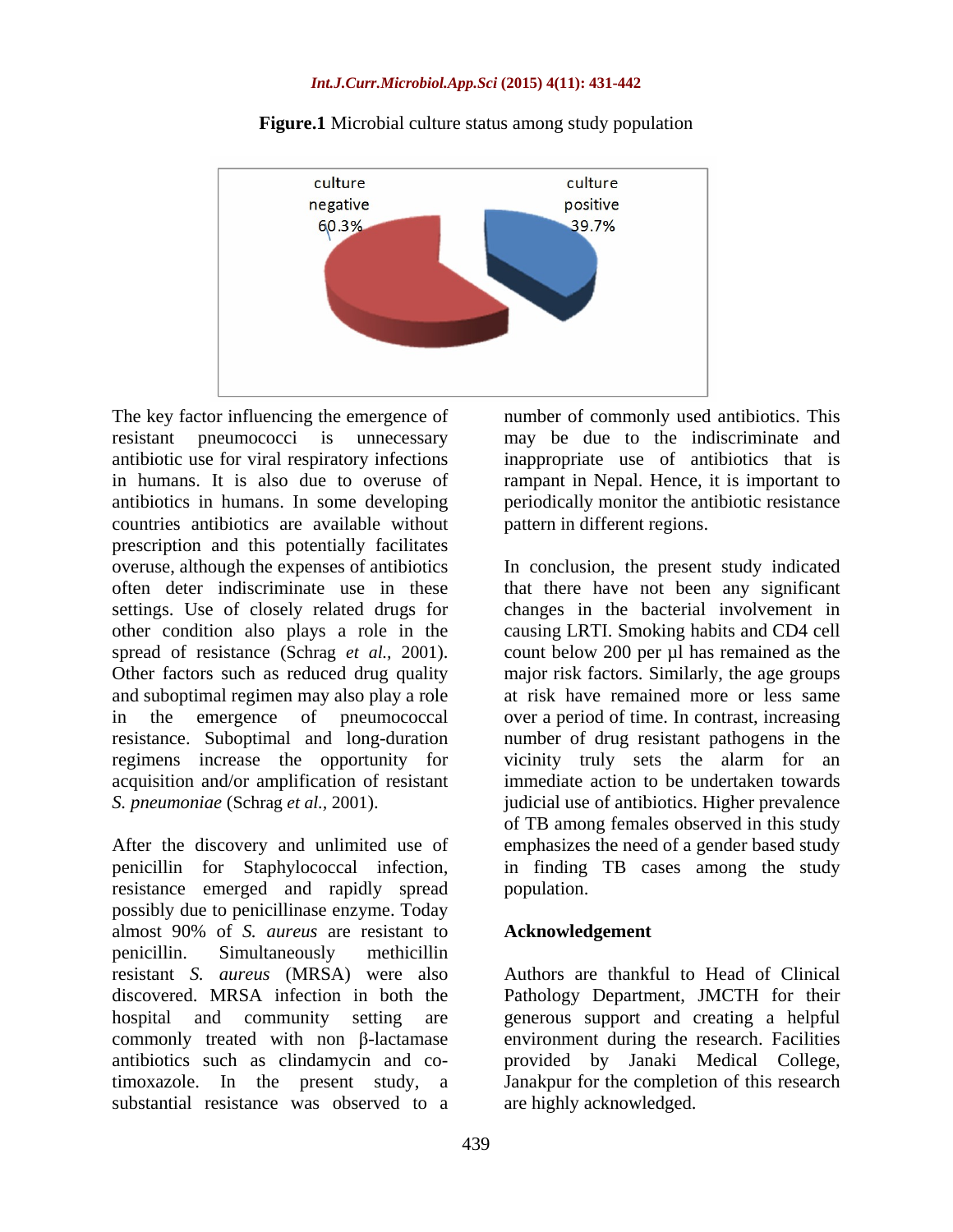- Abgrall, S., Benoliel, S., Costagliola, D., Graber, S., Lievre, L., Mary-Krause, clinic-epidemiologiques. No. 8. Center epidemiologiques sur *Med.*, 333: 845–851.
- Dhole, T.N., Kishore, J., Chaudhary, G. 1999. Spectrum of opportunistic child<br>infection in Human immunodeficiency 119. infection in Human immunodeficiency care hospital. *Ind. J. Med. Microbiol.,*
- cohort of former injection drug users aspects. *Clin. Infect. Dis.,* 23: 107
- Boyton, R.J. 2005. Infectious lung *Med.*, 117: 314–324. HIV/AIDS. *Curr. Opin. Pilm. Med.,*
- Cheesebrough, M. 2009. District laboratory practice in tropical countries,  $2<sup>nd</sup>$  edn, 153–158.
- Cordero, E., Pachon, J., Rivero, A., Giron, J., Comez-Mateos, J., Merino, M. 2000. infected patients. *Clin. Infect. Dis.,* 30:
- Dawadi, S., Rao, B.S., Khan, G.M. 2005. Pattern of antimicrobial prescription *Lancet*, 341: 511–514. infection. *Kathmandu Univ. J. Sci.*
- Eza, D., Cerrillo, G., Moore, D.A., Castro, C., immunodeficiency virus<br>Ticona. E., Morales, D. 2006. microbiological and infections in HIV-positive patients 28.

**Reference Reference** *Reference Reference Reference Reference Reference Reference Reference Reference Reference Reference Reference Reference Reference Reference* from a public hospital in Peru. *Pathol. Res. Pract.,* 202: 767–775.

- M. 2000. Reutour d informations P.A. 1995. Bacterial pneumonia in cooperateur de donnees immunodeficiency virus. *N. Eng. J.* Hirschtick, R.E., Glassroth, J., Jordan, M.C., Wilcosky, T.C., Wallace, J.M., Kvale, persons infected with the human *Med.,* 333: 845–851.
- l'immunodeficience humaine. Jacobs, M.R. 2003. Worldwide trends in Ayyagari, A., Sharma, A.K., Prasad, K.N., antimicrobial resistance among common respiratory tract pathogens in children. Pediatr Infect Dis J. 22:109- 119.
- virus (HIV) infected casesin tertiary Jacobs, M.R., Felmingham, D., Appelbaum, 17: 78 80. 1998-2000: susceptibility to pathogens Boschini, A., Smacchia, C., Di Fine, M. 1996. isolated from community-acquired<br>
Community-acquired pneumonia in a respiratory tract infection to Community-acquired pneumonia in a with and without human Antimicrob Chemother. 52:229-246. P.C. 2003. The Alexander Project isolated from community-acquired respiratory tract infection to commonly used antimicrobial agents. J
	- immunodeficiency virus infection: Janoff, E.N., Breiman, R.F., Daley, C.L. 1992. incidence, etiologies, and clinical Pneumococcal disease during HIV 113. immonulogic prospective. *Ann. Intern.* Pneumococcal disease during HIV infection: epidemiologic, clinical and *Med.,* 117: 314–324.
	- complications in patients with Kaplan, S. 2004. Review of antibiotic 11: 203–207. https://www.brevention.com/entropyrevention.com/entropyrevention.com/entropyrevention.com/entropyrevention.com/entropyrevention.com/entropyrevention.com/entropyrevention.com/entropyrevention.com/entropyreventi  $^{nd}$  edn,  $153-158$ . resistance, antibiotic treatment and prevention of pneumococcal pneumonia. *Paediatr. Respir. Rev.,* 5: 153–158.
	- Cambridge University press India Pvt. Kumarasamy, N., Vallabhaneni, S., Timothy, Ltd., Pp. 253 266. P., Kenneth, H.M., Solomon, S. 2005. Clinical profile of HIV in India. *Ind. J. Med. Res.,* 121: 377–94.
	- *Haemophilus influenzae* pneumonia in Macfarlane, J.T., Colville, A., Guion, A., human immunodeficiency virus-Macfarlane, R.M., Rose, D.H. 1993. 461 465. outcome of adult lower-respiratory-Prospective study of etiology and tract infections in the community. *Lancet,* 341: 511–514.
	- and its cost analysis in respiratory tract Manfredi, R., Nanetti, A., Valentini, R., *Eng. Technol.,* 1: 1–3. The infections in patients with human Ticona, E., Morales, D. 2006. Postmortem findings and opportunistic epidemiology. *Chemotherapy*, 47: 19– Chiodo, F. 2001. *Acinetobacter*  immunodeficiency virus infection: microbiological and clinical epidemiology. *Chemotherapy,* 47: 19 28.
		- Mayaud, C., Parrot, A., Cadranel, J. 2002. Pyogenic bacterial lower respiratory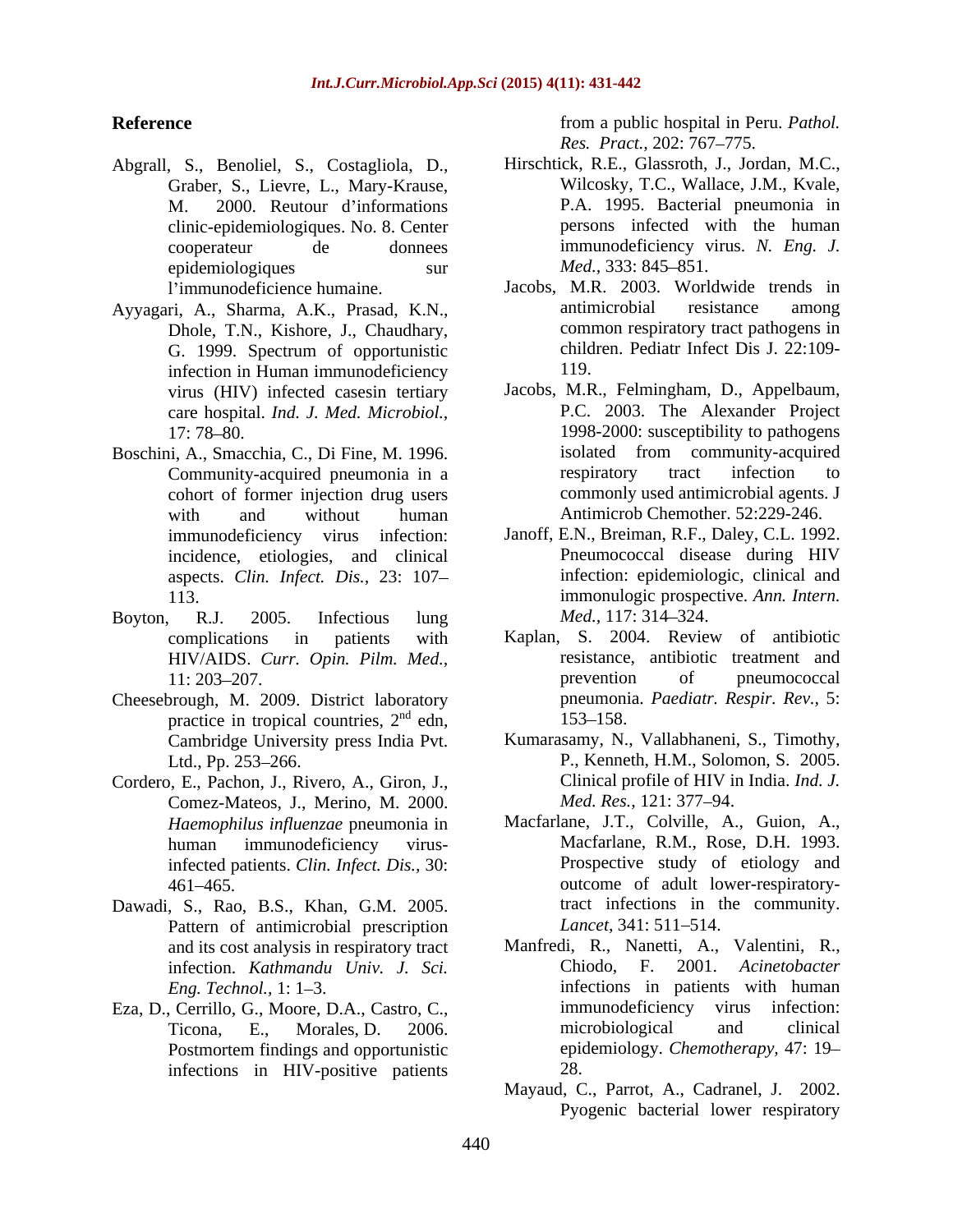- 
- Moreno, S., Martinez, R., Barros, C. 1991.
- 
- Nascimento-Carvalho, C.M. 2001. Etiology of
- Okesola, A.O., Ige, O.M. 2008. Trend in
- Oreinstein, M., Webber, C.A., Heurich, A.E.
- 
- Paranjape, R.S. 2005. Immunopathogenesis
- Park, K. 2007. Park's textbook of Preventive
- Pattanapanyasat, K., Thakur, M.R. 2005.  $CD4+T$  cell count as a tool to monitor  $331(18)$ : 1181–1187. therapy. *Ind. J. Med. Res.*, 121: 529 549. 33(4): 527–537.
- tract infection in human Polsky, B., Gold, J.M., Whimbey, E. 1986. immunodeficiency virus-infected Bacterial pneumonia in patients with patients. *Eur. Respir. J.,* 36(Suppl.): 28 39. syndrome. *Ann. Intern. Med.,* 104: 38. the acquired immunodeficiency
- McIntosh, K. 2002. Community-acquired Prescott, E., Vestbo, J. 1999. Socioeconomic pneumonia in children. *N. Engl. J. Med.,* 346(6). pulmonary disease. *Thorax,* 54: 737 status and chronic obstructive 741.
- Latent *Haemophilus influenzae* pneumonia patients infected with HIV. Mycobacterial, bacterial and fungal *AIDS*, 5: 967–970. *Pathogens* causing pulmonary Murray, C.J.L., Lopez, A.D. 1997. Mortality complications in patients with HIV by cause for eight regions of the infection. *HIV AIDS Rev.*, 10(1): 9–13. Rasheed, M.U., Thajuddin, N. 2011. pathogens causing pulmonary complications in patients with HIV
	- world: global burden of disease study. Schrag, J.S., Beall, B., Dowell, S. 2001. Lancet, 349: 1269–1276. **Resistant** pnemococcal infections: the childhood community acquired pneumonia and its implications for vaccination. *Braz. J. Infect. Dis.,* 5: 87 97. global strategy for contamination of burden of disease and challenges in monitoring and controlling antimicrobial resistance, A background document for the WHO antimicrobial resistance.
	- bacterial pathogens of lower Selwyn, P.A., Feingold, A.R., Hartel, D. *et al.* respiratory tract infections. *Indian J.* 1988. Increased risk of bacterial *Chest Dis. Allied Sci.,* 50: 269–272. **propriamately** pneumonia in HIV-infected 1985. Cytologic diagnosis of *AIDS*, 2: 267–272. pneumonia in HIV-infected intravenous drug users without AIDS. *AIDS,* 2: 267–272.
- *Pneumocystis carinii* infection by Shailaja, V.V., Pai, L.A., Mathur, D.R., bronchoalveolar alveolar lavage in acquired immunodeficiency deficiency bacterial and fungal agents causing syndrome. *Acta Cytol.*, 29: 727–731. lower respiratory tract infections in Pande, B., Karki, Y., Plant, K. 2003. A study batients with human on tobacco economics in Nepal. immunodeficiency virus infection. Reported in Strong <sup>K</sup> and Bonita <sup>R</sup>*. The SuRF Report <sup>I</sup>*. Surveillance of Lakshmi, V. 2004. Prevalence of patients with human *Indian J. Med. Microbiol.,* 22(1): 28 33.
	- Risk factors related to Spector, S.A., Gelber, R.D., McGrath, N., Noncommunicable Diseases: Current Wara, D., Barziliai, A., Abrahams, E., status of global data 2001. Bryson, Y.J., Dankner, W.M., of HIV infection. *Ind. J. Med. Res.,* A controlled trial of intravenous 121: 240 255. immunoglobulin for the prevention of and Social Medicine. 19<sup>th</sup> edition. M/s receiving zidovudin for advanced Banarsidas bhanot publishers, Pp. 285 300. infection. Pediatric AIDS Clinical Bryson, Y.J., Dankner, W.M., Livingston, R.A., Conner, E.M. 1994. serious bacterial infections in children human immunodeficiency virus Trials Group. *N. Eng. J. Med.,*
	- HIV progression and antiretroviral Swaminathan, S., Narendran, G. 2008. HIV 331(18): 1181–1187.<br>Swaminathan, S., Narendran, G. 2008. HIV and tuberculosis in India. *J. Biosci.,* 33(4): 527 537.